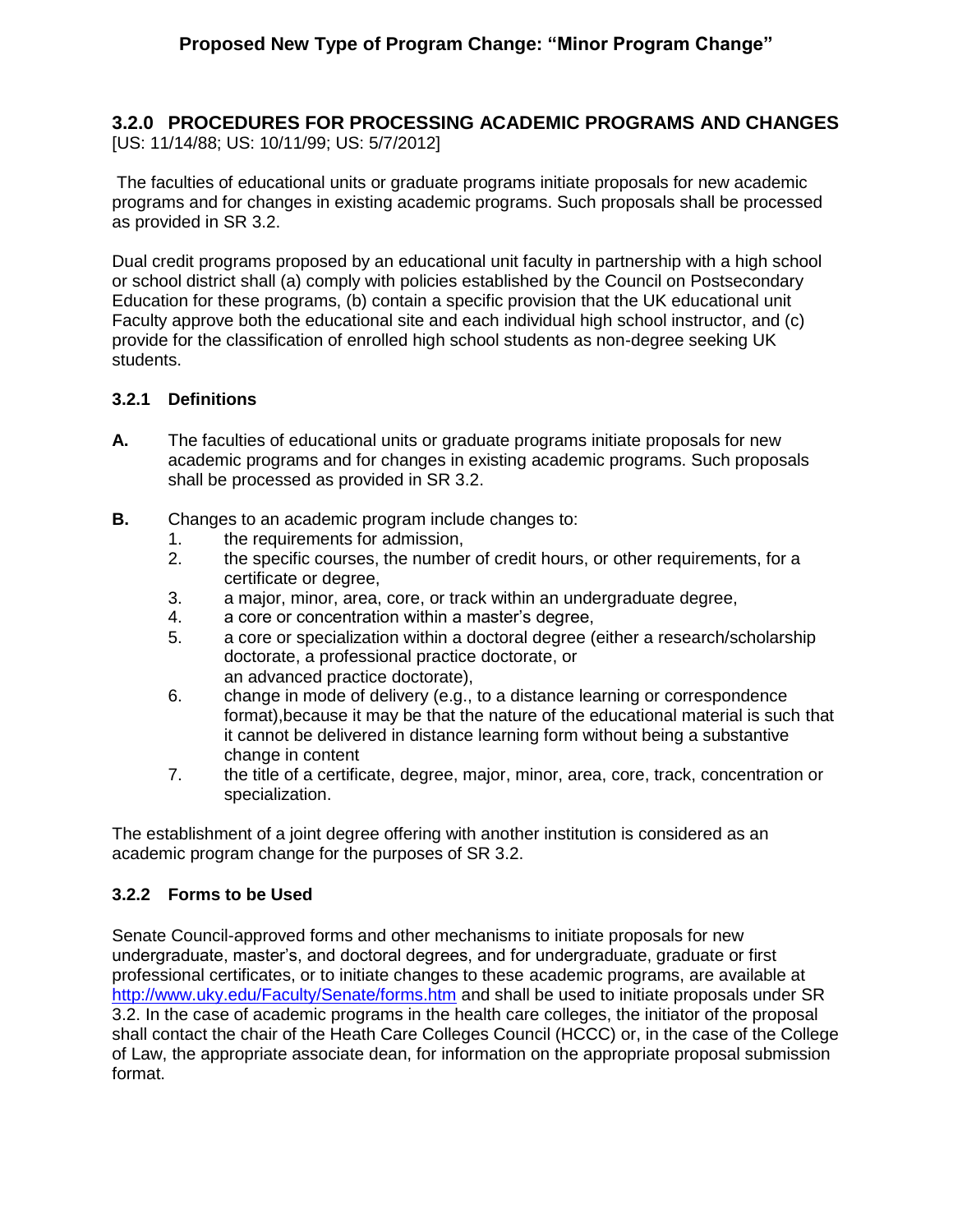#### **3.2.3 Procedures to be Used**

#### **A. Approval by the Educational Unit Faculty** [US: 5/7/2012]

**1.** The Faculty of the originating educational unit makes the decision whether to approve proposals for new academic programs or changes to academic programs (including changes to the educational unit's University Scholars program and to dual degree programs) (GR VII.A.6(b); SR 3.2.A.3, below). For the Honors Program and UK Core, the "Faculty" within the meaning of this rule is the body identified by the University Senate to perform the educational policy-making functions of the respective program. For graduate programs, "the Faculty" is the voting graduate faculty of that program (SR 3.2.A.4, below). [US: 5/7/2012]

In a manner prescribed by the College Faculty Rules, the chair/director shall forward to the College Faculty a proposal arising under SR 3.2. The chair/director's transmittal attests thereby that the proposal has been approved in accordance with the Rules of the Faculty of the originating unit. The chair(s)/director(s) may include separate opinion(s) on the academic merits or on the administrative feasibility of the proposal.

- \* If a program was originally approved for face to face delivery, and the dean later wants it to be delivered in part as 'face to face' and in part as distance learning, then the College Faculty has the role, and not the dean, to determine and approve as to whether the academic content of the program lends itself to delivery in part by distance learning. [SREC: 3/9/2012]
- \* This rule does not have the intent or effect of prohibiting any college from seeking and utilizing the opinion of any willing academic council of the Senate before the proposal is submitted to the first officially required academic council of review. [SREC: DATE]

Dual degree programs are simultaneously considered for approval by the respective unit faculties pursuant to the above procedures. One of the department chair(s)/director(s) shall forward the approved proposal to the College Faculty, or, in the case of dual degree programs that cross colleges, to the each College Faculty.

**2.** In cases of proposals concerning undergraduate or professional certificates or degrees, the respective College Faculty makes the decision whether to approve the proposal, in a manner pursuant to its College Rules (GR VII.A.4.(c)). The dean shall forward an approved proposal to the appropriate academic council of the Senate (SR 3.2.B), attesting thereby that the proposal has been approved in accordance with the College Faculty Rules. The dean may include a separate opinion on the academic merits of the proposal (GR VII.B.3). The dean shall include a statement of administrative feasibility. Proposals concerning degree programs, or concerning certificates that report to an office outside of a college, shall also include a statement of administrative feasibility from the Office of the Provost.

Dual degree programs are simultaneously considered for approval by the respective college faculties pursuant to the above procedures. The respective deans may include separate opinions on the academic merits or the administrative feasibility of the proposal. One of the deans shall forward a single dual degree proposal to the appropriate academic council of the Senate.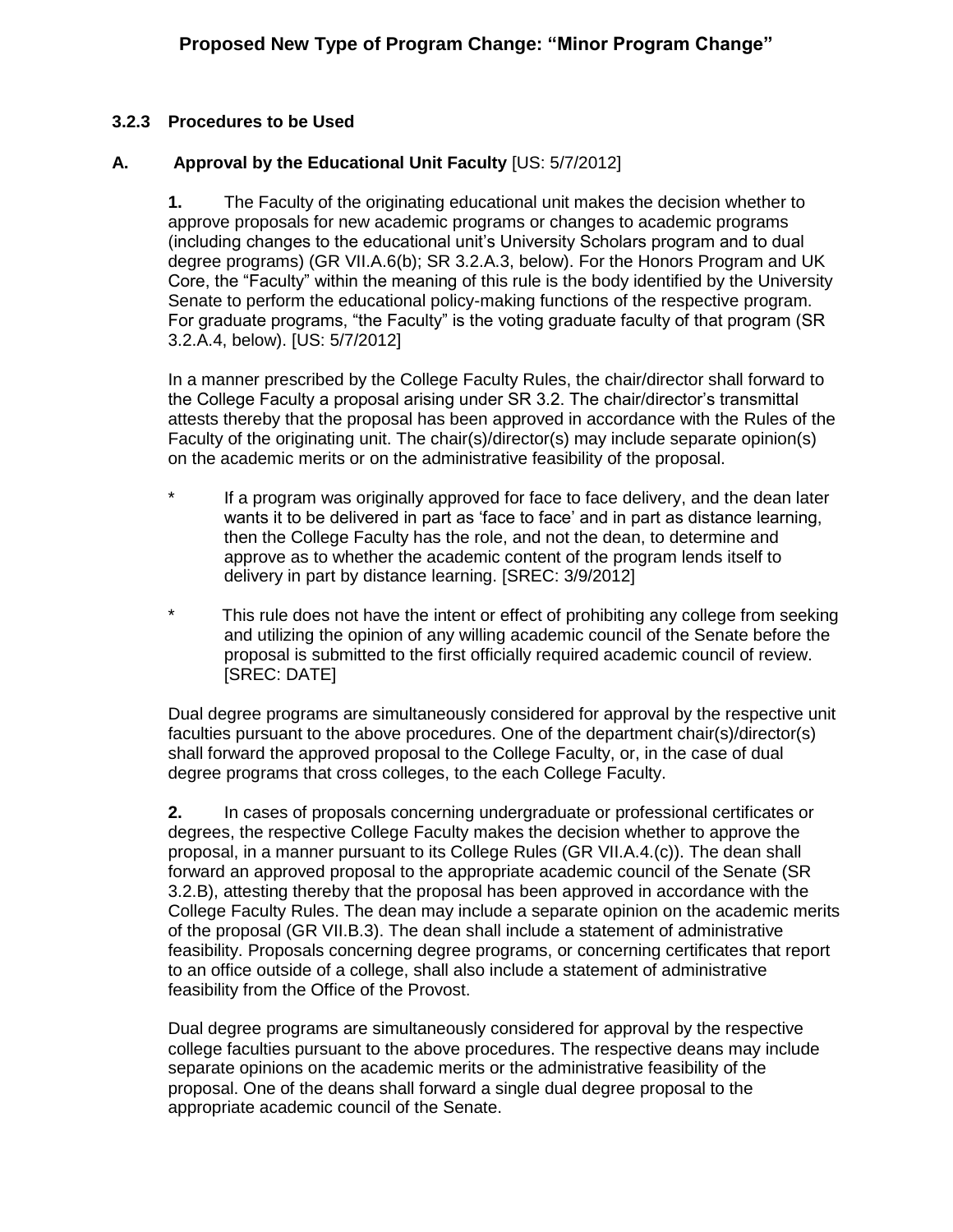# **Proposed New Type of Program Change: "Minor Program Change"**

**3.** In the case of proposals for graduate certificates or degrees, a proposal approved by the Faculty of the graduate program shall be forwarded by the Director of Graduate Studies to the dean of the college that contains the home educational unit of the graduate program. If so prescribed by the College Rules, the proposal may be reviewed by, and advisory opinion added by, faculty committees/councils of that college and by the dean of that college. That dean shall include a statement of administrative feasibility from the perspective of that college administration, and shall also include a statement of administrative feasibility from the Office of the Provost. The Director of Graduate Studies shall then forward the proposal to the Dean of the Graduate School. If the proposal is for new graduate program and is arising from faculty in an educational unit that does not already home a graduate program, then the dean of the college containing that educational unit shall perform the administrative processing roles prescribed in this paragraph for the Director of Graduate Studies.

**4. UK Core Program**. Changes in the UK Core Program need approval of only the Senate's designated UK Core Education Committee prior to submission to the Senate Council and do not need the approval of any other college or academic council. Courses offered as a part of UK Core are processed through regular procedures under SR 3.3. [US: 5/7/2012]

## **B. Approval by Academic Council** [US: 10/11/99; SREC: 6/8/2006; US: 5/7/2012]

**1. Jurisdiction**. The dean shall forward the proposal to the appropriate academic council as provided in this subpart SR 3.2.B.1. Responsibility for the approval of proposals concerning academic programs shall be vested in the appropriate academic council as follows: [US: 5/7/2012]

**(a) Health care college professional programs**. Proposals concerning either a professional certificate or a degree program in a health profession that are recommended by a health care college shall be forwarded first to the HCCC. The HCCC shall act for the University Senate to make a final decision to approve such proposals, except when the proposal requires final approval by either the Board of Trustees or the Council on Postsecondary Education, wherein such cases the chair of the HCCC shall recommend the approved proposal to the Senate Council (SR 1.3.4.C).

**(b) Other proposals arising from a health care college**. Proposals for an undergraduate or graduate certificate or degree shall be first forwarded to the HCCC if the program involves the students in health care practices.\* If approved by the HCCC, the chair of the HCCC shall forward the proposal concerning a certificate or degree to the Undergraduate Council (subpart c) or Graduate Council (subpart d), as appropriate, below. [US: 5/7/12; SREC: 2/13/2013]

\* "Health care practices" within the meaning of this rule includes those health care practices that subject students to jurisdiction of the Board of Trustees-approved Health Care Colleges Code of Student Professional Conduct ('HCC Code'), even if the practices are conducted as part of an undergraduate or graduate academic program (see also HCC Code 1.B, para. 2) [SREC: 12/17/2013].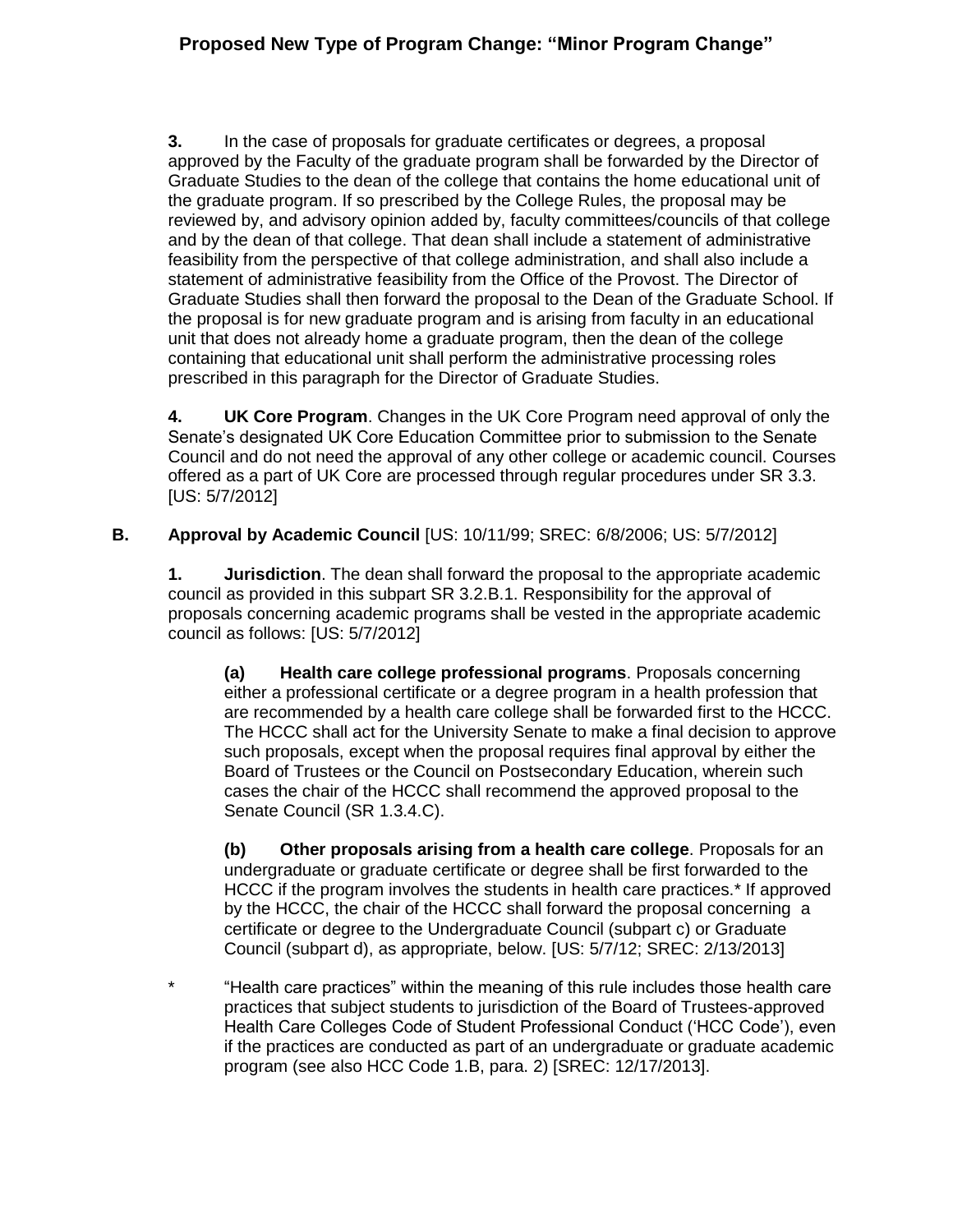**(c) Undergraduate certificates and degrees**. All proposals concerning undergraduate certificate or degree programs shall be forwarded to the Undergraduate Council [US: 5/7/2012]

**(d) Graduate certificates and degrees**. All proposals concerning graduate certificates and degrees shall be forwarded to the Graduate Council. [US: 5/7/2012]

**(e) Transmittals and notifications**. New professional degrees or changes in professional degree programs in the College of Law do not require approval by an academic council and are transmitted by the dean of the College of Law directly to the Senate Council Office. If the curriculum of a professional residency or fellowship program is planned to require 18 or more credit bearing hours of Senate-approved courses this information shall be provided to the Senate Council for reporting to the Council of Postsecondary Education. [US: 5/7/2012]

**2.** Within 30 days of initial receipt of the proposal, the academic council(s) will take action on the proposal or notify the college as to the status and reason for delay. The academic council will evaluate the proposal for compliance with rules and regulations, and for its academic merit. When the academic council approves a proposal, the Chair of the academic council shall forward its evaluation and recommendation to the Senate Council. If the academic council disapproves the proposal, the chair of the academic council shall notify the college. [US: 5/7/2012]

**3.** The Senate Council Office shall review proposals for new certificates or degrees for compliance with current rules and regulations. In the case of final approvals of proposals by the HCCC, the Senate Council Office shall notify the Registrar and Provost. In the cases of all other proposals, the Senate Council Office shall forward the proposals to the Senate's Academic Programs Committee (SAPC) for review. The SAPC shall submit its evaluation and recommendation to the Senate Council.

## **C. Final University Approval** [US: 10/11/99; US: 2/10/03; US: 5/7/2012]

## 1. **New Certificates and Degrees**.

**a)** The Senate Council shall review the proposal and take appropriate action. If the Senate Council approves the proposal for consideration by the Senate, the Senate Council shall place the proposal on the University Senate agenda for its action.

In the case of new degree-granting academic programs, the Senate shall either (1) approve the proposal and forward it through the University Senate Chair (the President) to the Board of Trustees for final University action, including also a Senate recommendation on the organizational placement of the degree program in a particular home educational unit and college, or (2) shall make the final University decision to disapprove and stop action on that proposal.

In the case of establishment of a new certificate, the Senate shall either (1) make the final University decision to approve the establishment of the certificate, including a recommendation to the Provost on the organizational placement of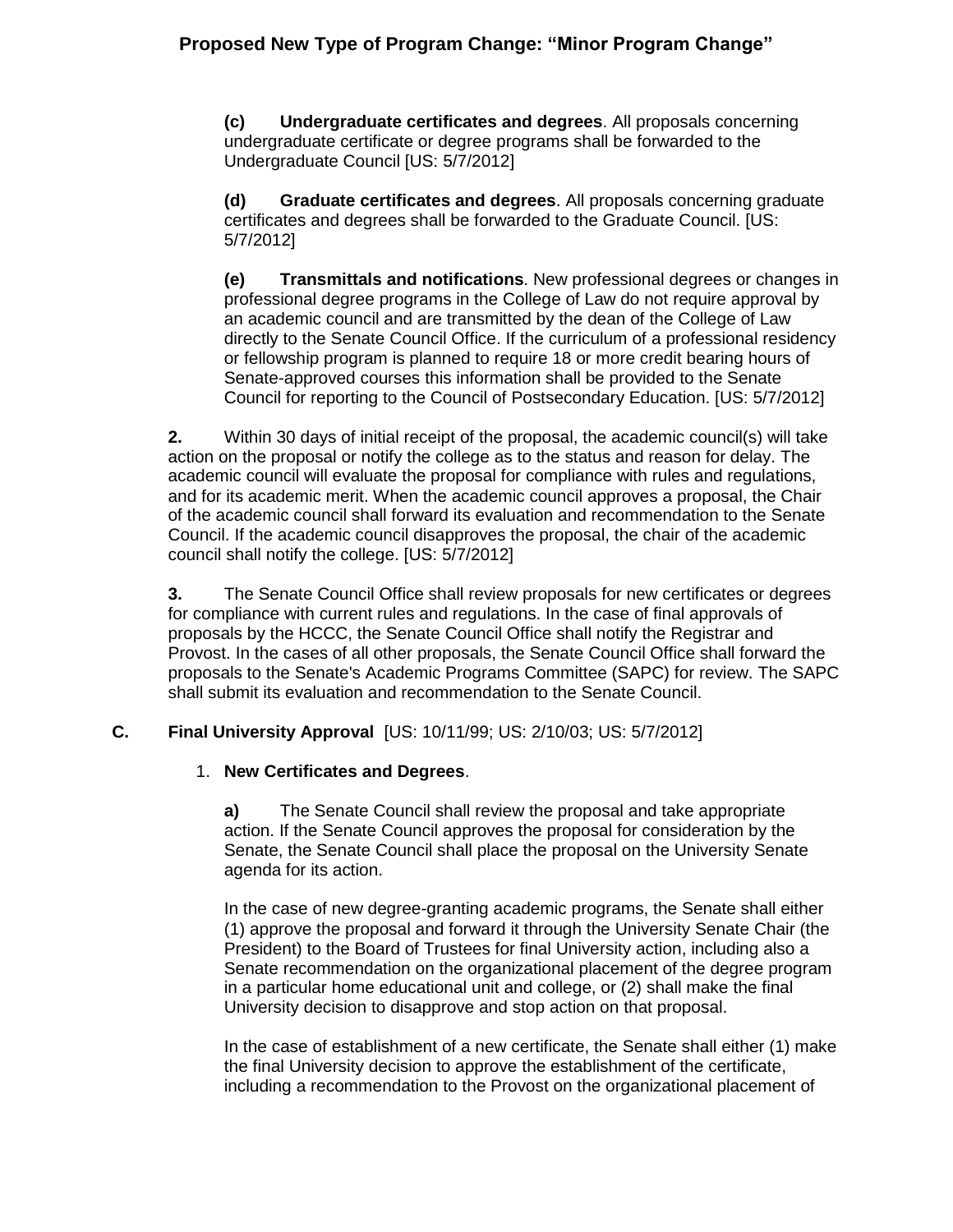# **Proposed New Type of Program Change: "Minor Program Change"**

the certificate in a particular home educational unit and college, or (2) shall make the final decision to disapprove and stop action on that proposal.

In the case of disapproval of a proposal, the Senate Council Office shall notify the college dean that forwarded the proposal. [US: 5/7/2012]

**b)** When a new certificate or degree has received final University approval, the Senate Council office shall notify the Provost, Registrar and other appropriate entities.

## 2. **Changes to Existing Certificates and Degrees**.

**a) Posting**. The Senate Council Office shall post proposals to change an existing certificate or degree on the corresponding Senate web site for ten business days. [US: 5/7/2012]

**b) Objections**. Any University Faculty member can raise an objection to a posted proposal through a member of the University Senate. If a Senator raises an objection to the Senate Council and the objection is not resolved, then the Senator may have the issue placed on the agenda of the next regular Senate Council meeting by having five Senators submit an objection to the Senate Council Office. If the Senate Council deems the objection has merit, then it will place the item on the Senate agenda. The Senate shall be informed about the nature of the objection by information included with the proposal packet. Formal action by the University Senate on the proposal is final Senate action. The Senate Council shall circulate reports of these decisions to the Provost, Registrar and other appropriate entities. [US: 5/7/2012]

**c) Final Approval**. If no objection is raised to the Senate Council Office within ten business days of the posting, then the proposal is approved. The Senate Council Office will report approvals to the Provost, Registrar and other appropriate entities. [US: 5/7/2012]

3. **Changes to the Structure of UK Core**. In the case of proposals involving significant changes in the nature of UK Core, if the Senate Council approves the proposed changes, the Senate Council shall put the proposal on the Senate agenda for action. [US: 5/7/2012]

## **D.** Exception for Minor Program Changes [US:DATE]

**1. Procedure.** If a proposed program change meets the criteria of a minor program change, below, then the dean of the college shall forward the program change form directly to the Chair of the Senate Council for approval. If the Chair of the Senate Council concurs that the proposed change meets the criteria for a minor program change and approves it, the Chair of the Senate Council shall notify the Registrar's Office and the dean of the college originating the proposal. If the Chair of the Senate Council believes the change does not meet the criteria for a minor program change or does not approve the change, the Chair of the Senate Council shall reject the proposal.

**Definition.** A request may be considered a minor program change if it meets one (or more) of the criteria below in and it does not result in a change to the total credit